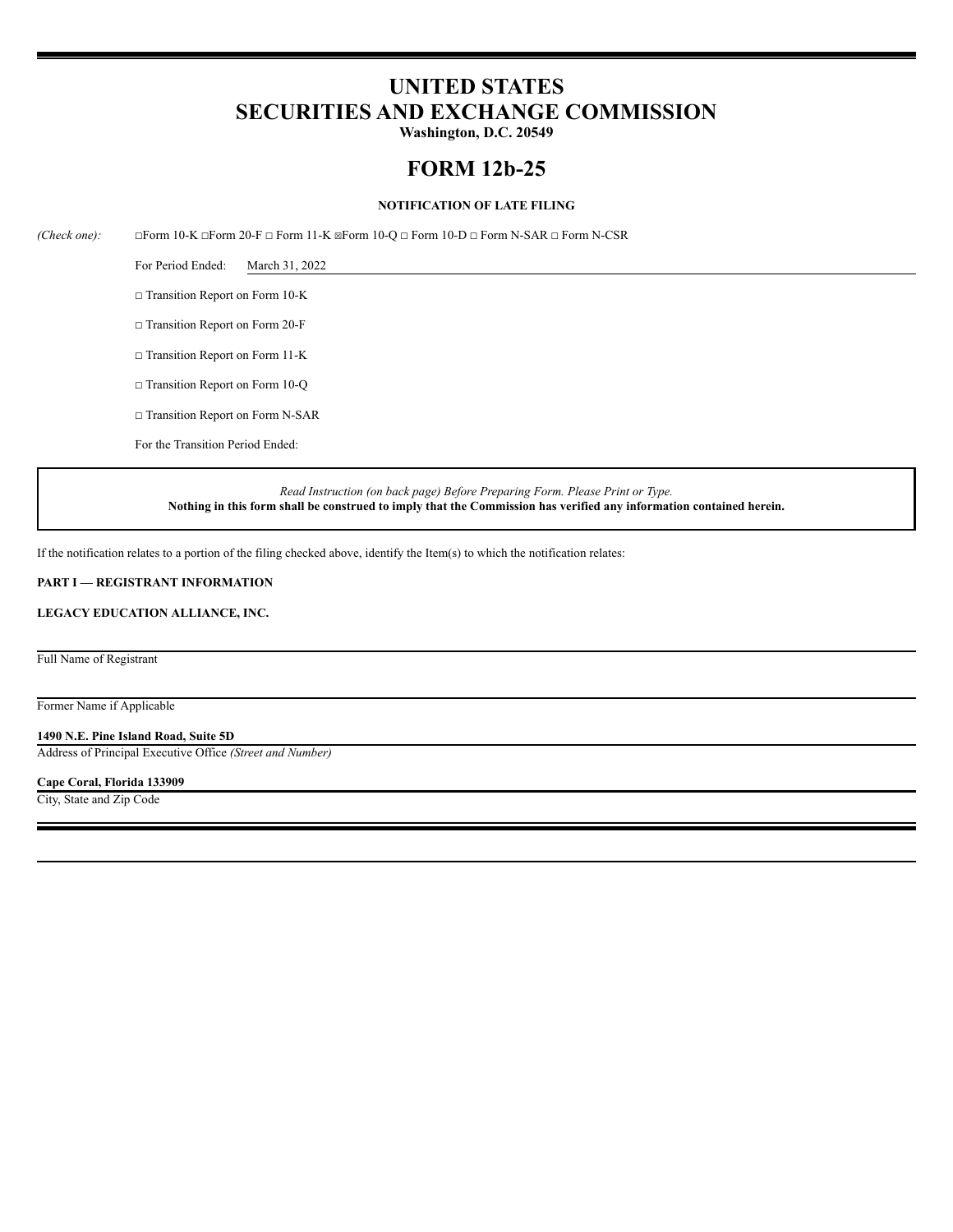### **PART II — RULES 12b-25(b) AND (c)**

If the subject report could not be filed without unreasonable effort or expense and the registrant seeks relief pursuant to Rule 12b-25(b), the following should be completed. (Check box if appropriate)

- (a) The reasons described in reasonable detail in Part III of this form could not be eliminated without unreasonable effort or expense;
- ☒ (b) The subject annual report, semi-annual report, transition report on Form 10-K, Form 20-F, Form 11-K, Form N-SAR or Form N-CSR, or portion thereof, will be filed on or before the fifteenth calendar day following the prescribed due date; or the subject quarterly report or transition report on Form 10-Q or subject distribution report on Form 10-D, or portion thereof will be filed on or before the fifth calendar day following the prescribed due date; and
	- $\epsilon$ ) The accountant's statement or other exhibit required by Rule 12b-25(c) has been attached if applicable.

#### **PART III — NARRATIVE**

State below in reasonable detail why Forms 10-K, 20-F, 11-K, 10-Q, 10-D, N-SAR, N-CSR, or the transition report portion thereof, could not be filed within the prescribed time period.

The Registrant has been unable, without unreasonable effort or expense, to timely compile all information for the disclosures required to be included in its Quarterly Report on Form 10-Q for the fiscal quarter ended March 31, 2022. The Registrant expects to file the Quarterly Report no later than the fifth calendar day following the prescribed filing date.

#### SEC 1344 (04- 09) Persons who are to respond to the collection of information contained in this form are not required to respond unless the form displays a currently **valid OMB control number.**

(Attach extra Sheets if Needed)

# **PART IV — OTHER INFORMATION**

(1) Name and telephone number of person to contact in regard to this notification

| Barr<br>Kostiner | າາດ<br>. پ         | $\overline{\phantom{a}}$<br>$2-064$<br>ے 4∼ |
|------------------|--------------------|---------------------------------------------|
| Name             | Area<br>Code<br>__ | Number<br>elephone                          |

(2) Have all other periodic reports required under Section 13 or 15(d) of the Securities Exchange Act of 1934 or Section 30 of the Investment Company Act of 1940 during the preceding 12 months or for such shorter period that the registrant was required to file such report(s) been filed? If answer is no, identify report(s).

Yes  $\boxtimes$  No  $\Box$ 

(3) Is it anticipated that any significant change in results of operations from the corresponding period for the last fiscal year will be reflected by the earnings statements to be included in the subject report or portion thereof?

Yes  $\boxtimes$  No  $\Box$ 

If so, attach an explanation of the anticipated change, both narratively and quantitatively, and, if appropriate, state the reasons why a reasonable estimate of the results cannot be made.

For purposes of this Section (3) of Part IV, "we" and "our" refers to the Registrant.

*Revenue*

Revenue was \$0.3 million for the three months ended March 31, 2022 compared to \$2.6 million for the three months ended March 31, 2021. Revenue decreased \$2.3 million or 88.5% during the three months ended March 31, 2022 compared to the same period in 2021. The decrease in revenue was mainly due to decreased attendance (i.e. fulfillment) of \$0.4 million or 61.5% and decreases in recognition of revenue from expired contracts of \$1.9 million or 98.1%. The decrease in attendance was due to a temporary suspension of live in-person events during the three months ended March 31, 2022. In addition, the decrease is attributed to contract fulfillment of \$880.0 thousand for the three month ended March 31, 2021 to fulfill student contract obligations during the liquidation process.

Cash sales were \$0.1 million for each of the three months ended March 31, 2022 and 2021. There was no change in cash sales due to the temporary suspension of live in-person events and ongoing student fulfillment in the North America segment.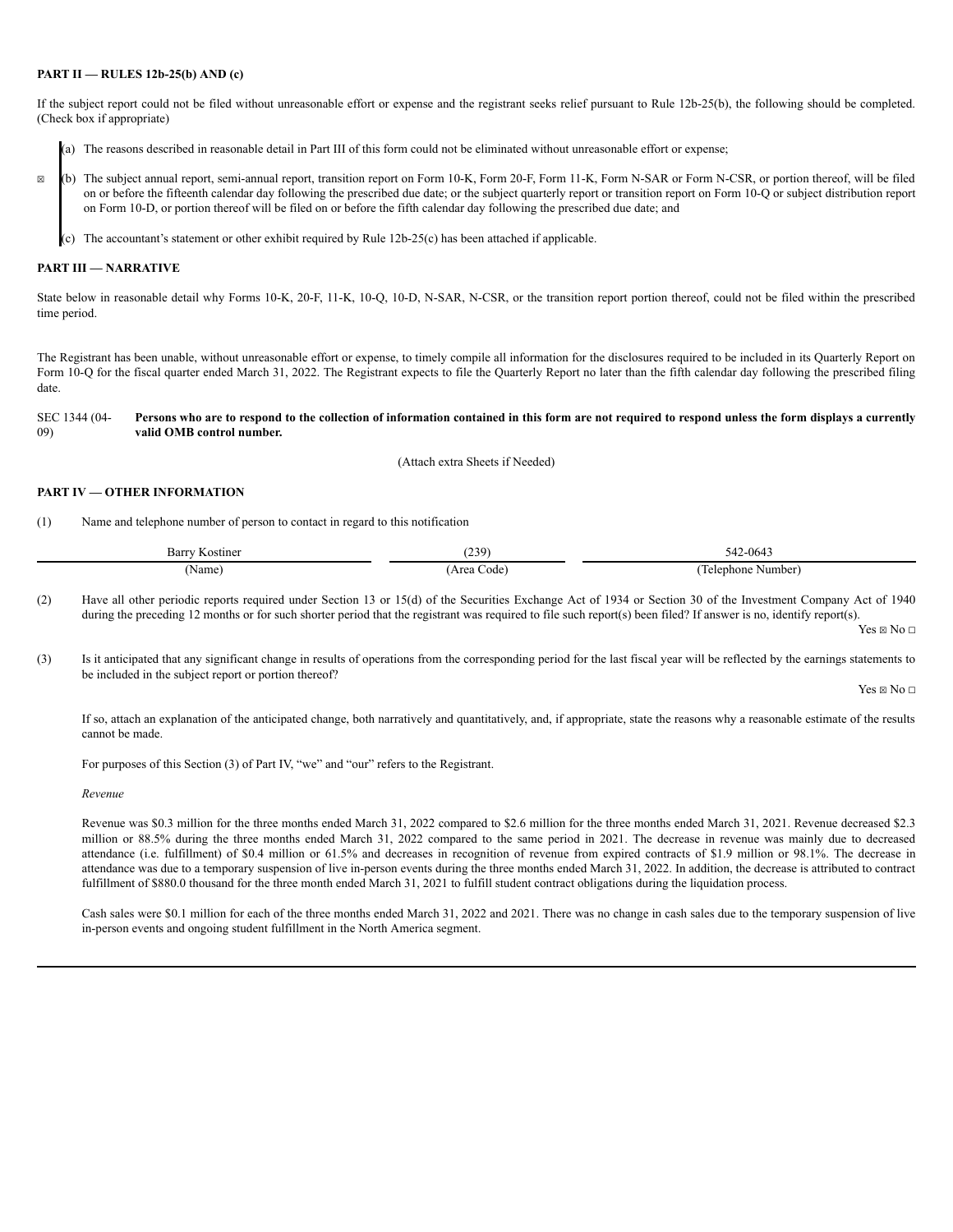#### *Operating Expenses*

Total operating costs and expenses were \$0.8 million for the three months ended March 31, 2022 compared to \$1.5 million for the three months ended March 31, 2021, a decrease of \$0.7 million or 46.7%. The decrease was primarily due to a \$0.3 million decrease in direct course expenses and a \$0.4 million decrease in general and administrative expenses. These decreases were related to the temporary suspension of live in-person events and the ongoing impact of the COVID-19 pandemic.

#### *Direct course expenses*

Direct course expenses relate to our free preview workshops, basic and elite training, and individualized mentoring programs, consisting of instructor fees, facility costs, salaries, commissions and fees associated with our field representatives and related travel expenses. Direct course expenses were \$0.1 million for the three months ended March 31, 2022 compared to \$0.4 million for the three months ended March 31, 2021, a decrease of \$0.3 million or 75.0%, which was related to decreases in sales and training compensation, due to the economic impact of the COVID-19 pandemic on consumers and the temporary suspension of live in-person events.

#### *Advertising and sales expenses*

We generally obtain most of our potential customers through internet-based advertising. Advertising and sales expenses consist of purchased media to generate registrations to our free preview workshops and costs associated with supporting customer recruitment. We obtain the majority of our customers through free preview workshops. Historically, these preview workshops are offered in various metropolitan areas in North America, United Kingdom, and other international markets. Prior to the actual workshop, we spend a significant amount of money in the form of advertising through various media channels. Today, we offer live online and ondemand trainings as the live in-person trainings have temporarily been suspended.

Advertising and sales expenses were \$.01 million for the three months ended March 31, 2022 and 2021 resulting in no change due to COVID-19 pandemic restrictions and the suspension of live in-person events beginning December 2021. As a percentage of revenue, advertising and sales expenses were 30.9 % and 2.2% of revenue for the three months ended March 31, 2022 and 2021, an increase of 28.7 %.

#### *Royalty expenses*

We are required to pay royalties under the licensing and related agreements pursuant to which we develop, market, and sell Rich Dad and Homemade Investor branded live seminars, training courses, and related products worldwide. There were no royalty expenses for the three months ended March 31, 2022 and 2021, respectively due to transitioning sales to our Building Wealth with Legacy TM.

#### *General and administrative expenses*

General and administrative expenses primarily consist of compensation, benefits, insurance, professional fees, facilities expenses and travel expenses for the corporate staff, as well as depreciation and amortization expenses. General and administrative expenses were \$0.6 million for the three months ended March 31, 2022 compared to \$1.0 million for the three months ended March 31, 2021, a decrease of \$0.4 million, or 40%. The decrease in general and administrative expenses was partially a result a decrease in our personnel expenses due to retention in the amount of \$0.1 million and a decrease of professional services of \$0.2 million.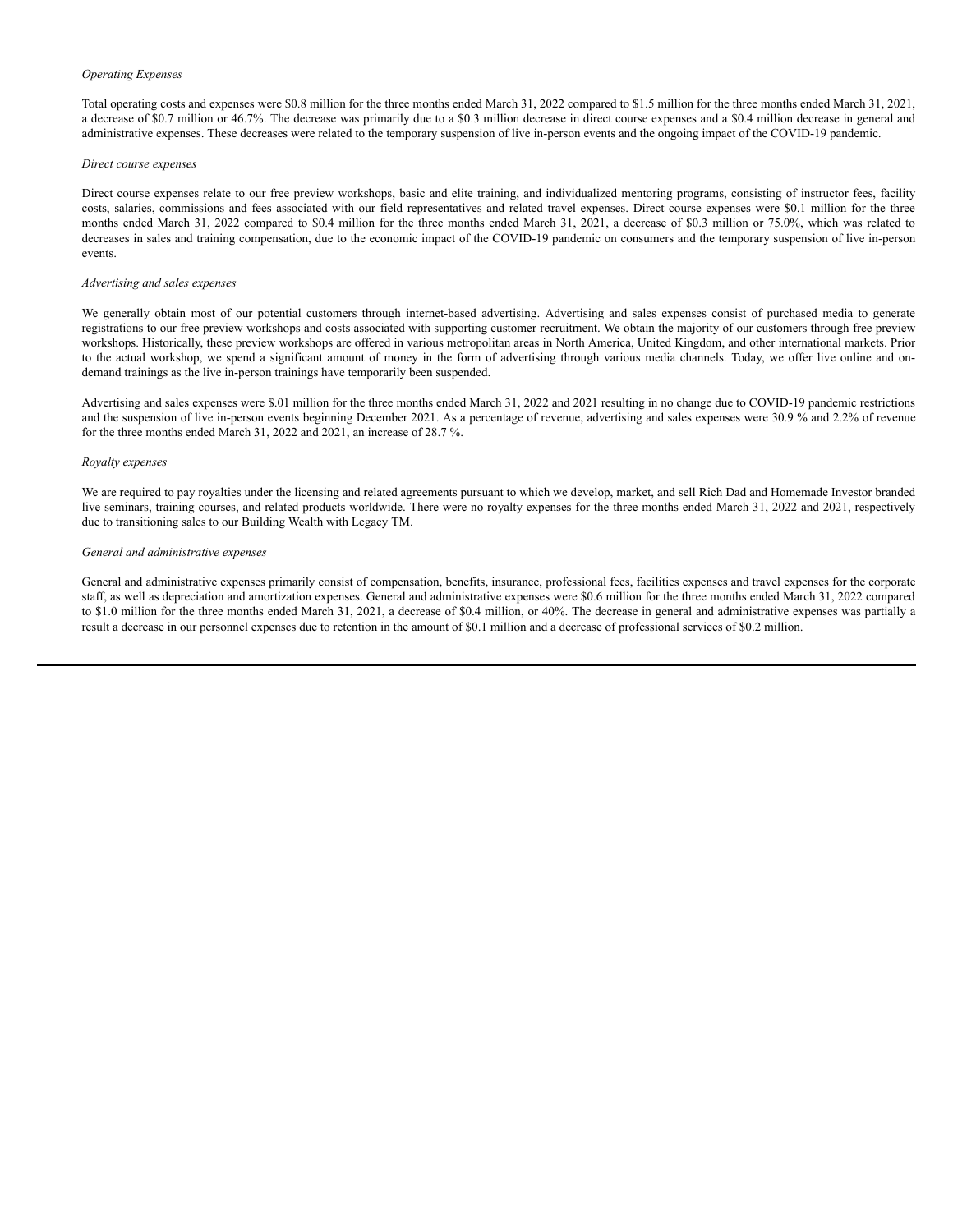#### *Income tax expense*

We recorded income tax benefit of \$136 thousand and income tax expense of \$1.0 million for the three months ended March 31, 2022 and 2021, respectively. Our effective tax rate was 20.0% and 92.7%) for the three months ended March 31, 2022 and 2021, respectively. Our effective tax rates differed from the U.S. statutory corporate tax rate of 21.0%, primarily because of the mix of pre-tax income or loss earned in certain jurisdictions.

We record a valuation allowance when it is more likely than not that some portion, or all, of the deferred tax assets will not be realized. As of March 31, 2022 and December 31, 2021, valuation allowances of \$3.5 million and \$3.5 million, respectively have been provided against net operating loss carryforwards and other deferred tax assets.

#### *Net income (loss) from continuing operations*

Net income (loss) from continuing operations was \$(0.5) million or \$(.02) per basic and diluted common share for the three months ended March 31, 2022 compared to net income from continuing operations of \$.1 million or \$0.00 per basic and diluted common share for the three months ended March 31, 2021, a decrease in net income from continuing operations of \$.6 million or \$.02 per basic and diluted common share.

#### *Net income from discontinued operations*

There was no Net income from discontinued operations for the three months ended March 31, 2022. Net income from discontinued operations for the three months ended March 31, 2021 of \$0.2 million or \$0.01 per basic and diluted common share, a decrease in net income from continuing operations of \$0.2 million or \$0.01 per basic and diluted common share.

# *Net Income*

Net income (loss) was \$(0.5) million or \$(.02) per basic and diluted common share for the three months ended March 31, 2022, compared to a net income of \$.3 million or \$0.01 per basic and diluted common share for the three months ended March 31, 2021, a decrease in net income of \$0.8 million or \$0.03 per basic and diluted common share.